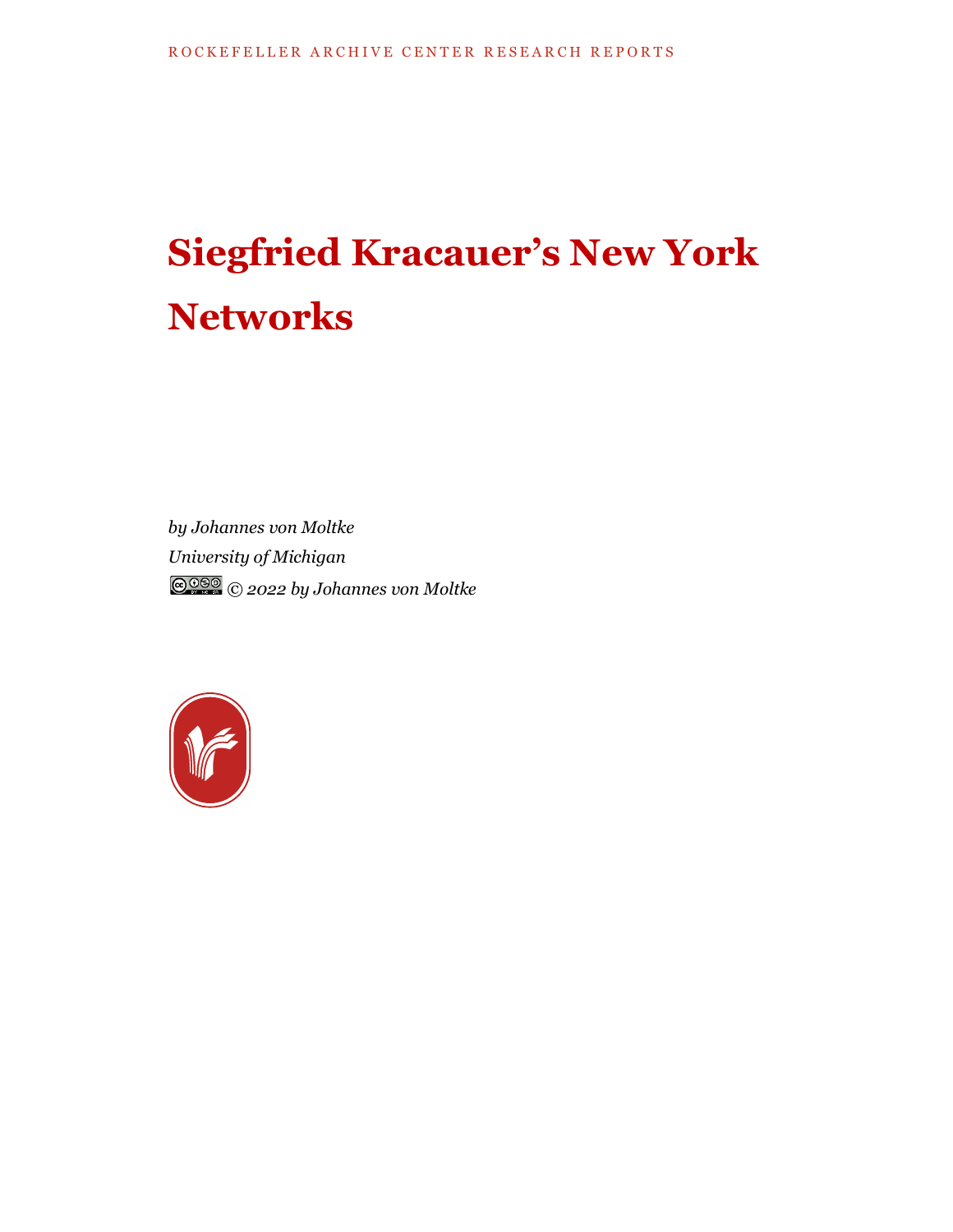## **Abstract**

When Siegfried Kracauer arrived in the United States in May 1941 aboard the *Nyassa*, he was one of countless German émigrés to have narrowly escaped the Nazi conquest of Europe. By the time of his death a quarter century later, Kracauer had found his footing in the American scene, having published significant contributions to the emerging discipline of film studies (*From Caligari to Hitler*, 1947; *Theory of Film*, 1960). He had been hard at work on a monograph about the craft of the historian, which would be published posthumously as *History: The Last Things Before the Last* (1969). How did this exile gain his bearings upon disembarking in New York Harbor? What were the waystations? Who provided the helping hands? Where did Kracauer turn?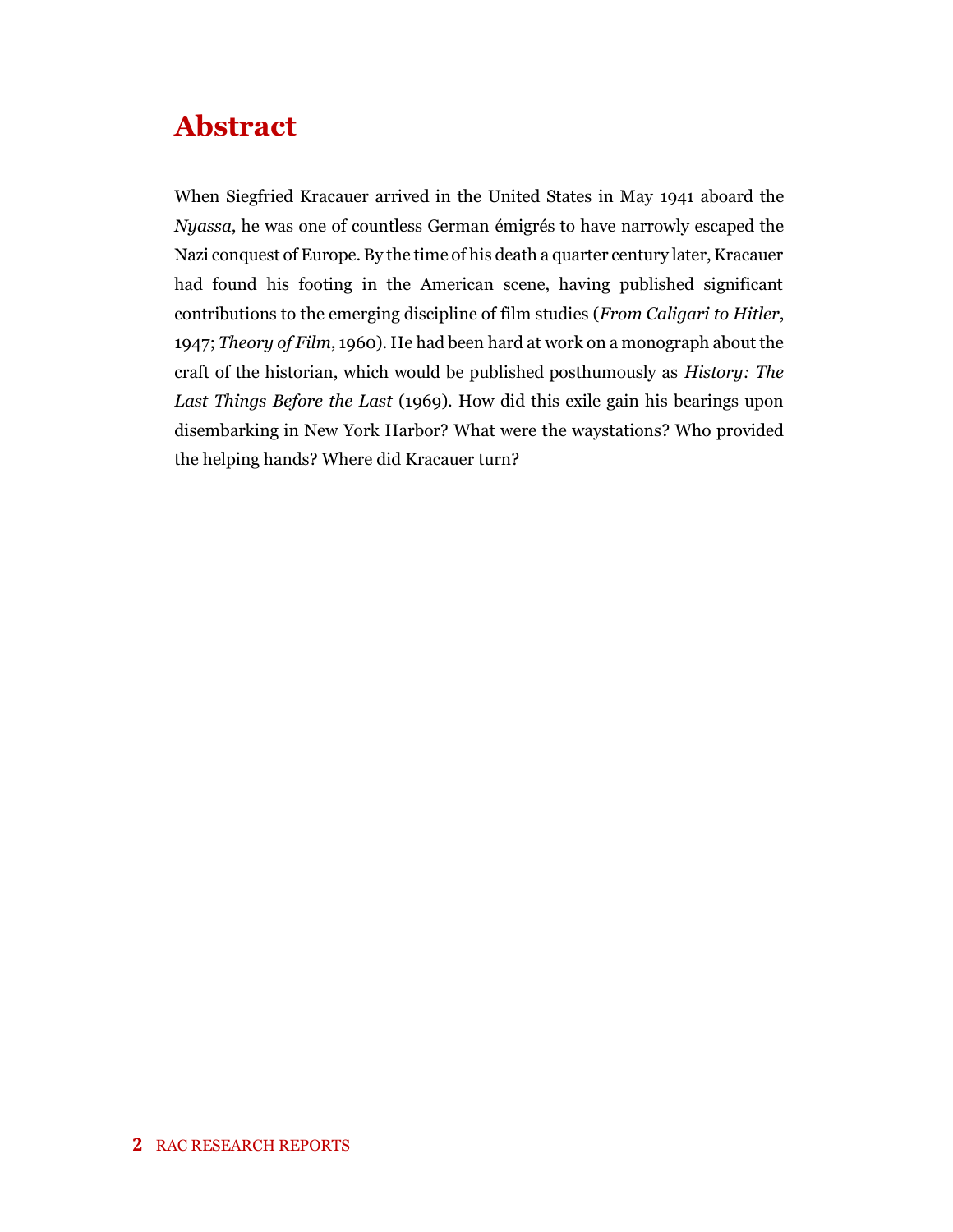## **Siegfried Kracauer's New York Networks**

#### **by Johannes von Moltke**

When Siegfried Kracauer arrived in the United States in May 1941 aboard the *Nyassa*, he was one of countless German émigrés to have narrowly escaped the Nazi conquest of Europe. By the time of his death a quarter century later, Kracauer had found his footing in the American scene, having published significant contributions to the emerging discipline of film studies (*From Caligari to Hitler*, 1947; *Theory of Film*, 1960). He had been hard at work on a monograph about the craft of the historian, which would be published posthumously as *History: The Last Things Before the Last* (1969). How did this exile gain his bearings upon disembarking in New York Harbor? What were the waystations? Who provided the helping hands? Where did Kracauer turn?

#### **Manhattan Transfer: Locating Siegfried Kracauer**

To piece together this story is not just an exercise in intellectual biography (for which Kracauer's papers in the German Literary Archives in Marbach, Germany hold the bulk of the relevant material). It is also a question of reconstructing the nodes and edges of networks in which Kracauer moved, which helped him secure his livelihood, and which became consequential for his own intellectual development. For this purpose, the trails and traces to be pursued in American archives are essential. They range from correspondences with friends and collaborators (e.g. with Barbara Deming, whose papers are held in the Schlesinger Library Collections at Radcliffe) to archives of journals and publishing houses with which he worked (such as Princeton University Press, though unfortunately some archives such as those of *Partisan Review* and *Commentary* appear not to have been kept with similar care), to institutional archives such as those of the Museum of Modern Art Film Library, or the university archives at Columbia and NYU. Given the Rockefeller Foundation's role in funding several of the projects in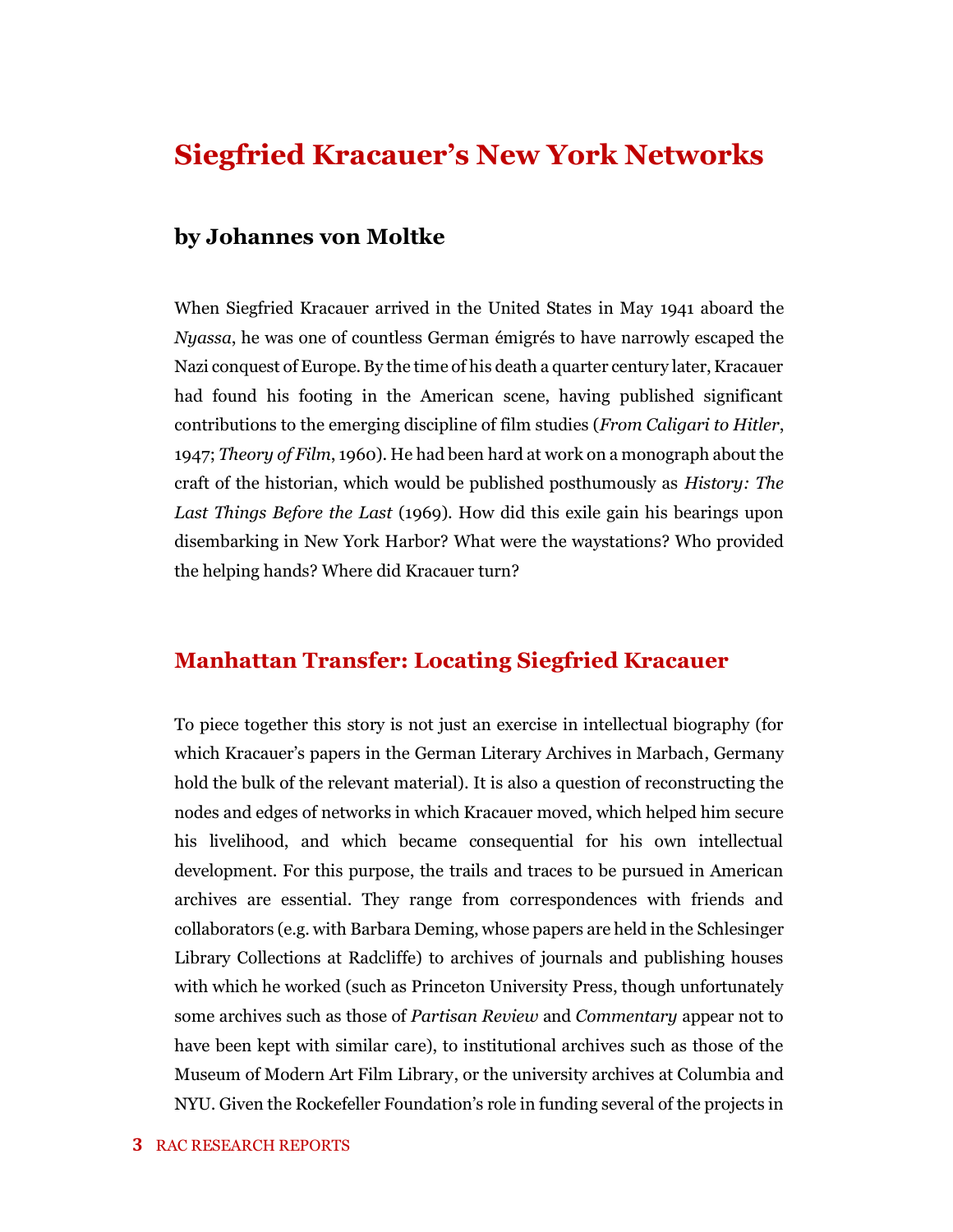which Kracauer would involve himself during those twenty-five years, the Rockefeller Archive Center (RAC) houses valuable materials for reconstructing the American years of this influential cultural critic.

During the Weimar Republic, Siegfried Kracauer established himself as a trenchant theorist of film, culture, and modernity, and he is now considered one of the key thinkers of the twentieth century. When he arrived in Manhattan aboard a crowded refugee ship in 1941, however, he was virtually unknown in the United States and had yet to write his best-known books, *From Caligari to Hitler* and *Theory of Film*. The monograph for which I was able to conduct research at the RAC, sets out to detail the intricate ways in which the American intellectual and political context shaped Kracauer's seminal contributions to film studies, and I show how, in turn, Kracauer's American writings helped shape the emergent discipline.<sup>1</sup>

Scholarship on Siegfried Kracauer himself has proliferated in recent years: in cinema studies, his two above-mentioned monographs were consecrated as "classics" of film theory soon after their publication in 1947 and 1960, respectively. But it wasn't until the centennial of Kracauer's birth in 1989 that his earlier work as one of the leading cultural and film critics of the Weimar Republic became more widely known in English language scholarship; a translation of Kracauer's writings from the 1920s (*The Mass Ornament*) followed in 1996 and cemented his new-found reputation as a keen reader of modernity and mass culture. To be sure, this reputation has grown in the shadow of other theorists affiliated with the Frankfurt School, many of them acquaintances and friends of Kracauer's – such as Theodor W. Adorno, Max Horkheimer, Herbert Marcuse, or Walter Benjamin. Only recently, with the near completion of the critical edition of Kracauer's complete works from Suhrkamp in Germany, has the latter's work begun to take on a distinctly recognizable shape of its own, based largely on newly published materials from his large archive in Marbach Germany. In 2016, the fiftieth anniversary of Kracauer's death saw another wave of publications, including the first serious biography by Jörg Später, just recently translated into English. While Später's contribution is enormously important in that it takes a comprehensive view of Kracauer's life that includes its oft-neglected later stages,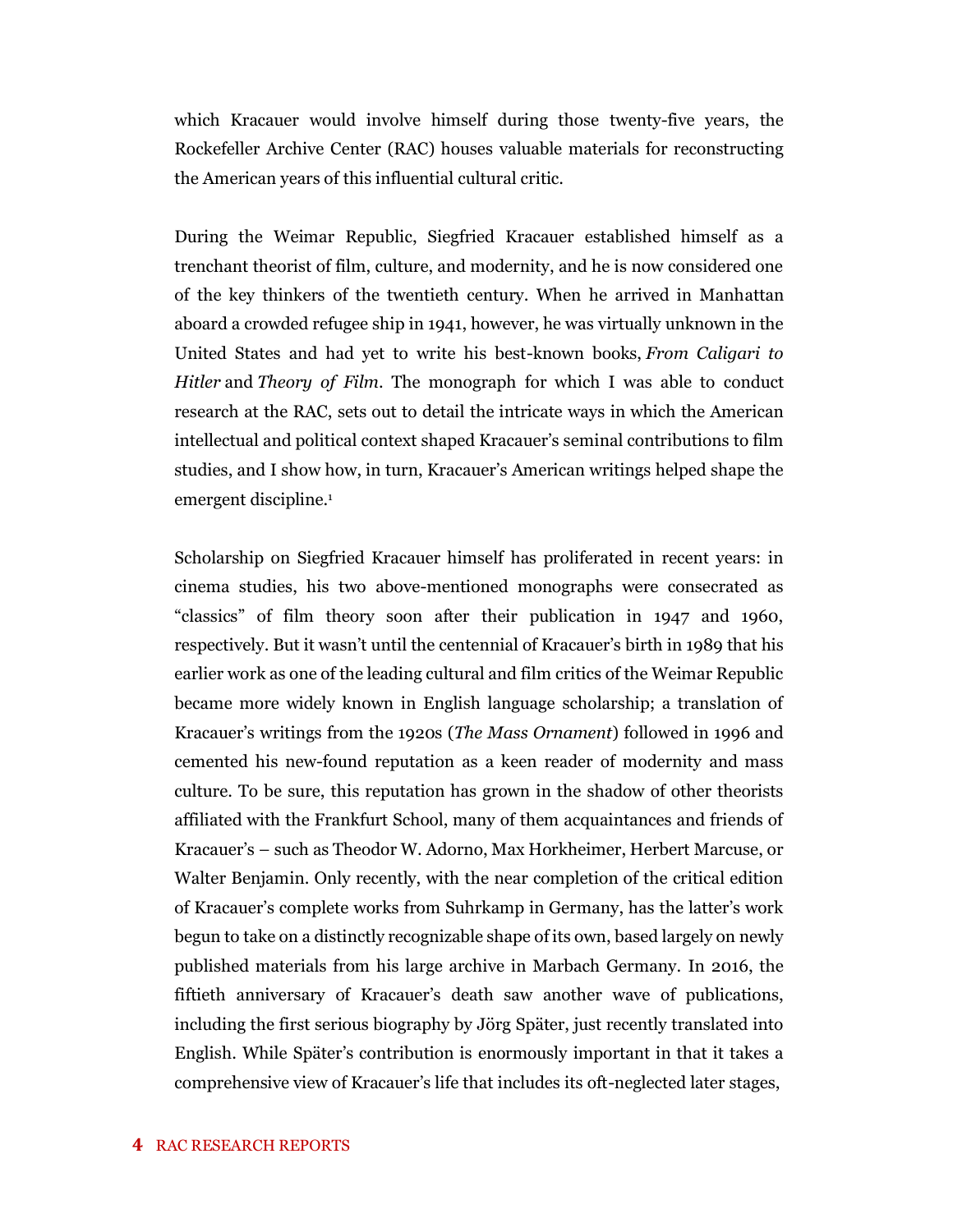sustained attention to his American years remained something of a gap in scholarship, which I sought to fill with *The Curious Humanist*. My argument there is that the American experience, the intellectual and institutional contexts in which Kracauer worked during the final quarter century of his life (1941-66), is as important as the pathbreaking works from the Weimar years that have received most attention since 1989.

During his years in the United States, Kracauer moved several times, but only in a relatively small radius, more or less confined to Manhattan's Upper West Side. Given this location, but also the networks he sought to build in the city, I originally set out to ask what it means to consider Kracauer as the "New York Intellectual" that he became. Over the course of my research, I would learn to distinguish carefully between a descriptive use of this term – Kracauer was an intellectual based in New York – and the group designation of the New York Intellectuals, a loosely defined "tribe" of renegade mid-century critics and thinkers with an outsize influence on American intellectual life and culture. Though Kracauer moved on the periphery of their circles, at times connecting tangentially but never penetrating to their centers, it would be wrong to include him among this group. And yet, the points of contact, though sporadic and not always consequential, seemed significant as one facet of Kracauer's New York situation. Adopting a transatlantic perspective on Kracauer's work, I wanted to demonstrate how he pursued questions in conversation with contemporary critics from Theodor Adorno to Hannah Arendt, from Clement Greenberg to Robert Warshow: questions about the origins of totalitarianism and the authoritarian personality; about high and low culture; about liberalism, democracy, and what it means to be human. From these wide-flung debates, I wanted Kracauer's own voice to emerge as that of an incisive cultural critic invested in a humanist understanding of the cinema.

If the New York Intellectuals constituted one open-ended network in which to situate Kracauer, another included his contact with fellow émigrés, particularly members of the Institute for Social Research that had relocated from Frankfurt via Geneva to Columbia University. Here, Kracauer remained in close contact with his friend Leo Löwenthal, as the published correspondence reveals. His relations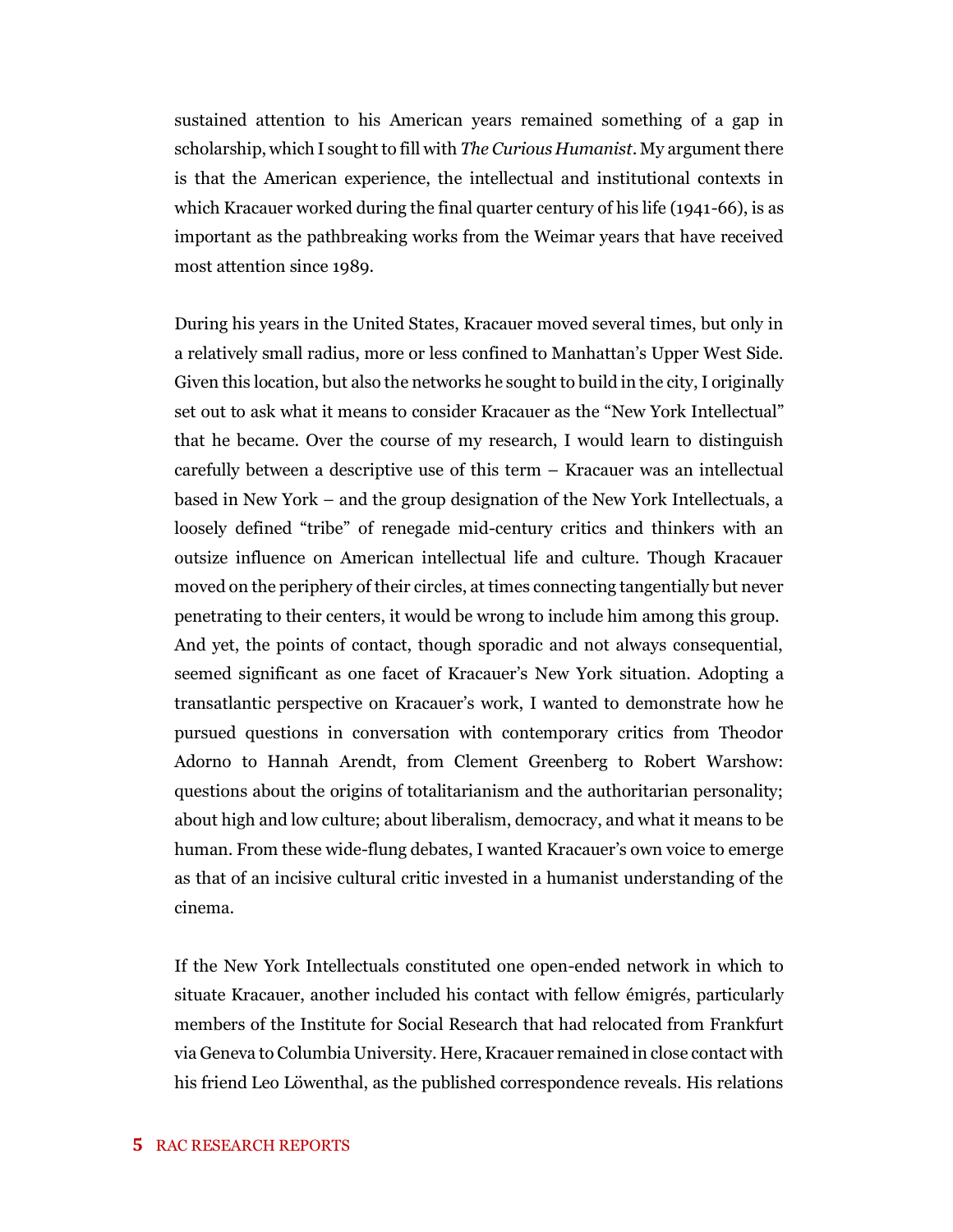with the leading figures, Max Horkheimer and Theodor W. Adorno, were far more rocky, yet also significant.

While there is excellent literature on both the New York Intellectuals<sup>2</sup> and the Frankfurt School in Exile,<sup>3</sup> Siegfried Kracauer rarely figures in these studies. I claim that Kracauer's life and work in Manhattan bridged these two intellectual traditions from opposite sides of the Atlantic, whose significant contributions to our understanding of culture and society have been treated largely in isolation. Ex-centric to both of these circles, his interactions and contributions remained, as I said, at the margins – and consequently needed to be reconstructed on the basis of archival research. Here, the Rockefeller Archive Center's holdings are invaluable in that they allow us to connect the dots between various institutional contexts that involved Rockefeller Foundation funding on the one hand, and contributions by Kracauer on the other. They also provide glimpses into developing personal relationships such as that between Kracauer and John Marshall, director of the Rockefeller Foundation's Division of Humanities, who took characteristically detailed notes of several meetings in his office memos.

#### **Kracauer and the Film Library at MoMA**

The Rockefeller Foundation played a key role in funding the Film Library at the Museum of Modern Art, and the RAC holds a comprehensive collection of documents relating to the work of the library, its acquisitions, and its plans for expansion. Some of this has been detailed in published scholarly work <sup>4</sup> and biographies of key players, <sup>5</sup> but again, the collection allows us to zoom in specifically on Kracauer, who appeared on the Rockefeller Foundation's doorstep barely three weeks after his arrival in New York: on May 9, 1941, John Marshall received Kracauer's curriculum vitae. 6

As becomes evident from the subsequent materials, the Rockefeller Foundation was instrumental in helping to set up Kracauer at MoMA, where he would be appointed "a kind of theorist in the work which the Film Library is now contracting to undertake for government agencies"  $-$  i.e. the study of Nazi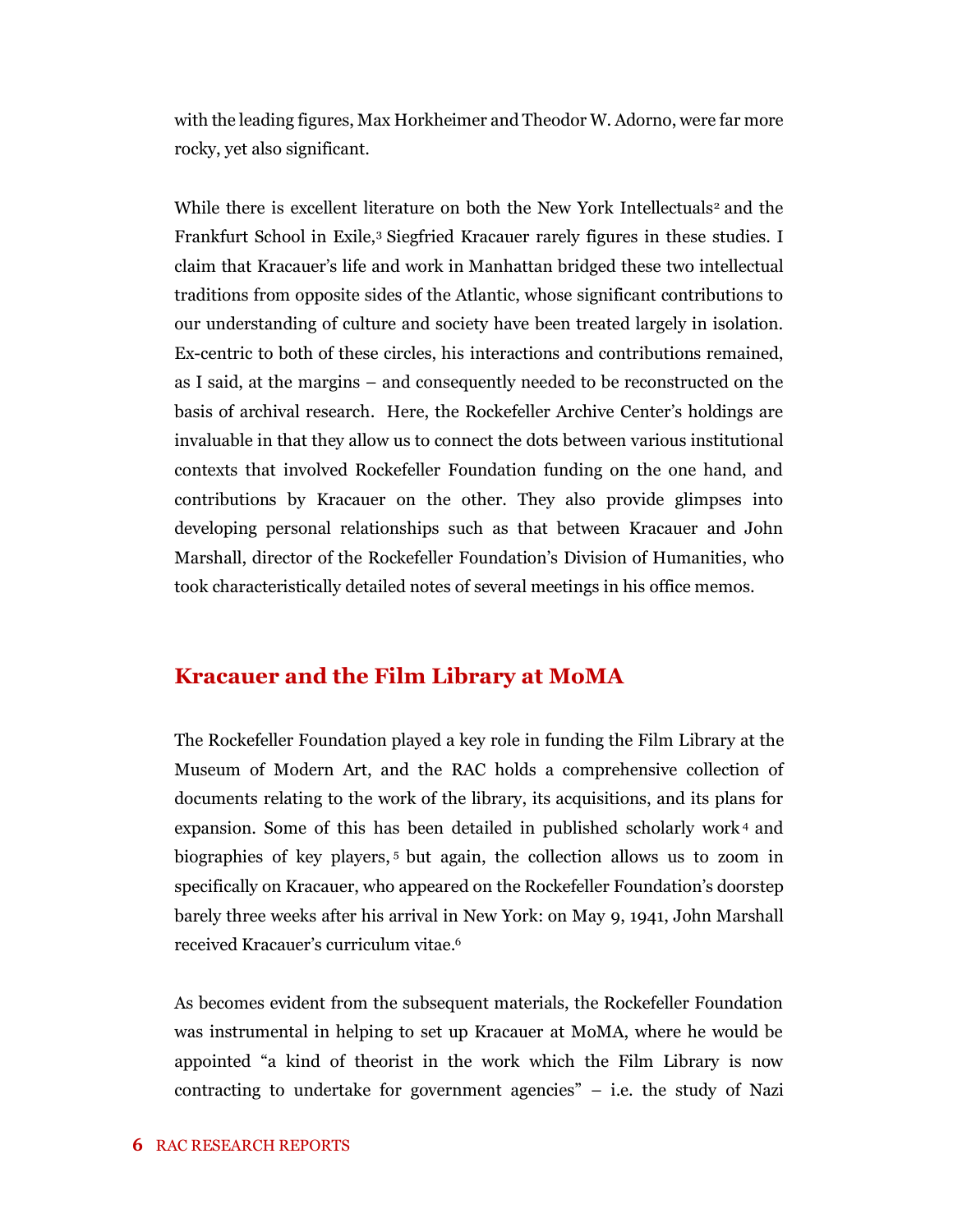propaganda and German film more broadly that would ultimately lead to the publication of *From Caligari to Hitler*. <sup>7</sup> The files show the behind-the-scenes efforts to find permanent employment for Kracauer at MoMA but note the constraints on hiring the recently arrived émigré, who was still considered an "enemy alien."<sup>8</sup>

### **Kracauer and the Research Project on Totalitarian Communications at the New School**

A second connection for Kracauer was downtown at the New School, where the Rockefeller Foundation was involved in financing a "Research Project on Totalitarian Communications," under the aegis of Hans Speier and Ernst Kris. Extensive correspondence between Kris and Marshall shows the development of that project, and details early attempts to integrate Kracauer into the team of researchers that Kris and Speier had assembled. While it is unclear that this integration ever happened, the record of the discussions helps us understand how Kracauer's work in New York took shape around questions of film and Nazi propaganda: the Totalitarian Communications project was focused primarily on radio, but its directors expressed an interest in cross-media comparison with film. Kracauer was ideally situated to undertake the film-related work, and we know from his own files that he would soon begin working on a detailed analysis of precisely the films that interested Kris and Speier in this context – most notably *Sieg im Westen*, which in May 1941 was still playing in the 96<sup>th</sup> Street Theater on New York's Upper East Side. Here, Kracauer went to see the film multiple times, took notes, and eventually penned a document that would become integrated into *From Caligari to Hitler* as an epilogue devoted to "Propaganda and the Nazi War Film." Though that manuscript was completed (much earlier than the book) under the aegis of MoMA, it is highly likely that the Totalitarian Communications project provided a strong impetus for its conception. Moreover, the New School provided a first anchor for Kracauer's work in New York, though he would gravitate from the downtown project to his midtown affiliation with the MoMA.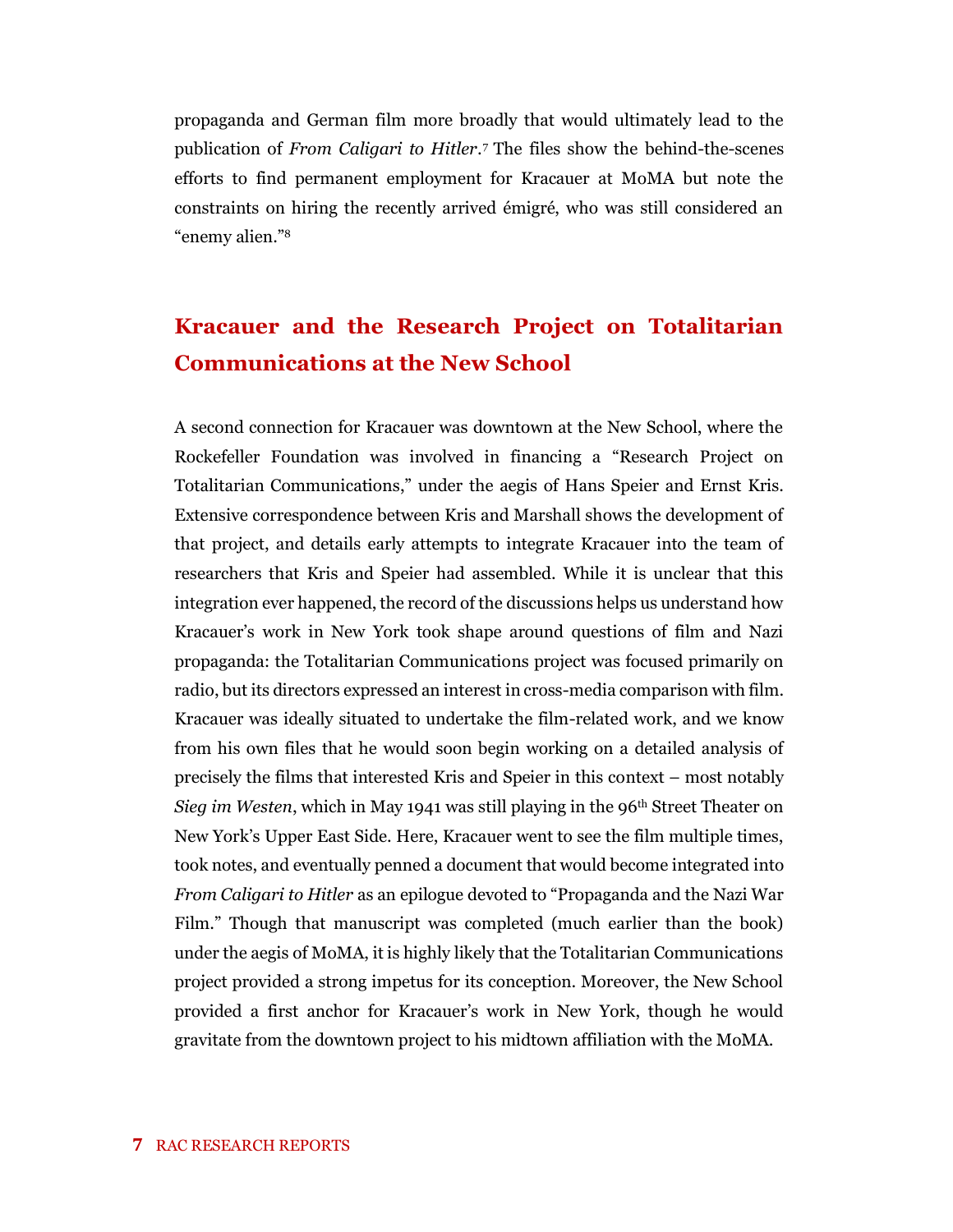#### **The Communications Group**

Both the "Totalitarian Communications" project and Kracauer's work at MoMA formed part of a larger effort, spearheaded by the "Communications Group" at the Rockefeller Foundation, to study wartime mass communications, both by the Nazis and by Americans and the Allies. <sup>9</sup> Many of the names of that group's prominent members can also be found in the archive of Kracauer's correspondence during those years, and the contacts would serve as steppingstones for his further employment, research, and other activities in New York. Among them were not only Marshall himself, but also towering figures of American social sciences and communications research such as the political scientist Harold Lasswell; Paul Lazarsfeld, the Viennese émigré who headed the Columbia Office of Radio Research (later Bureau of Applied Social Research), for which Kracauer and members of the Frankfurt School would eventually work as well; Hadley Cantril, the director of the Public Opinion Research Project at Princeton, who in the mid-1940s encouraged Kracauer to translate his work on cinema into the American context by working on Hollywood, and who subsequently hired Kracauer to work on a UNESCO project later published under the title "National Types as Hollywood Presents Them"; and Charles Siepmann, communications analyst for the BBC, whose work Kracauer read carefully and who would review *Theory of Film* for the *Public Opinion Quarterly* in turn.<sup>10</sup> These contacts, in other words, placed Kracauer at the center of American debates on democracy, public opinion, totalitarianism, and propaganda.

As soon as he had taken up work at the film library, Kracauer's first job was "to develop methods by which the analysis of the German film output can be related to other types of German communication."<sup>11</sup> Originally described by Iris Barry as "a study of wartime communication through film,"<sup>12</sup> Kracauer's work joined other Rockefeller Foundation-funded projects engaged in "process research" – a term coined by Lasswell for a series of intermedial, basic investigations aimed at establishing ways of mapping, analyzing, and interpreting propaganda, public opinion, and communication. At Marshall's request that he focus on this type of methodological research, <sup>13</sup> Kracauer would contribute his model for the "structural analysis" of Nazi newsreels. Eventually, though, his work would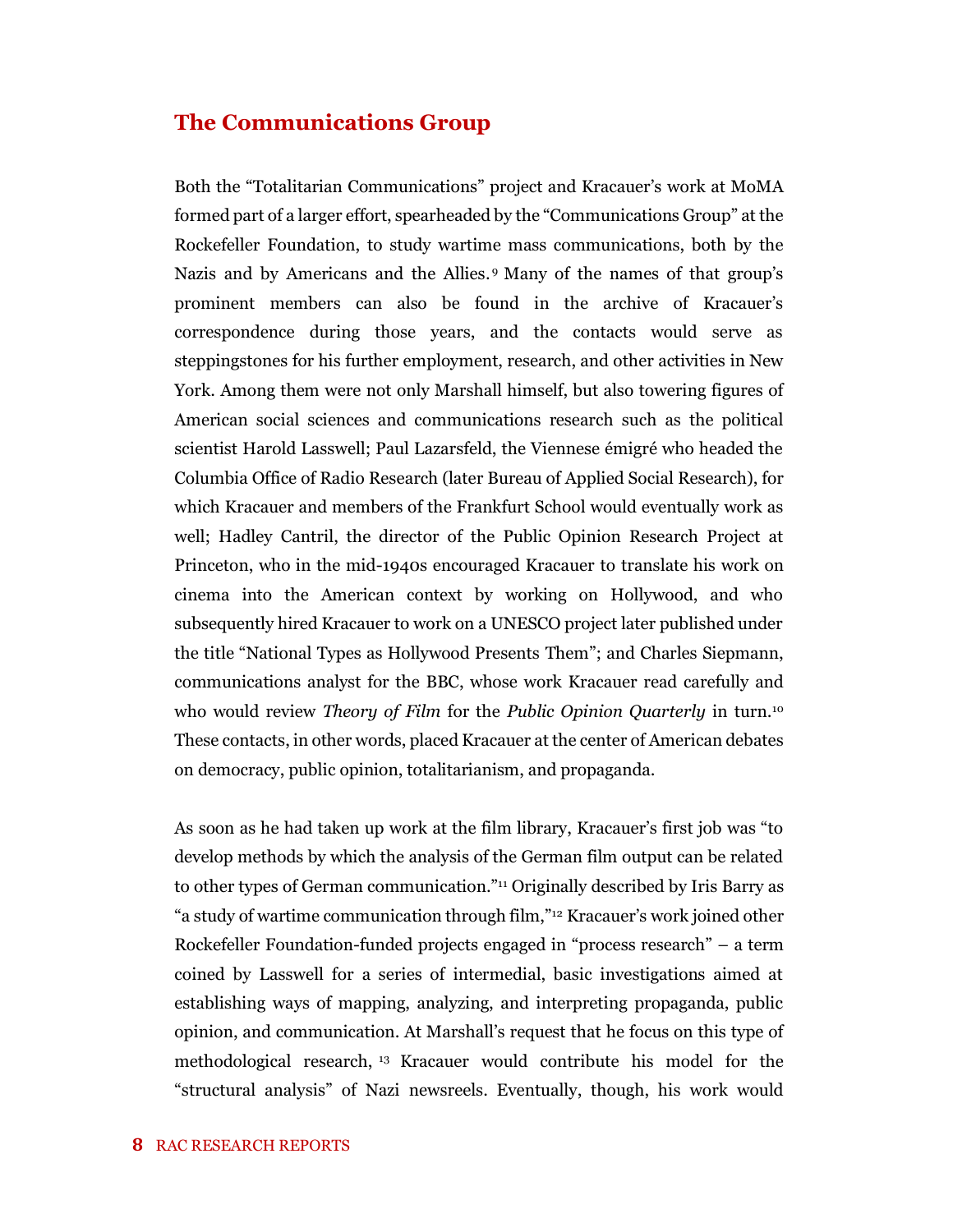branch off, in keeping with the sponsorship by the Humanities Division of the Rockefeller Foundation, in a more interpretive and less quantitative direction, whereas the work in other affiliated projects would constitute the founding moment of communications research as a (largely quantitative and empirical) social science. As such, a number of these projects would subsequently be critiqued by some of the more prominent scholars they had employed – albeit temporarily: after his experiences with the Princeton Radio Research Project, Adorno's well-known misgivings about empirical social research and specifically what came to be known as "administrative research"<sup>14</sup> are perhaps only the most famous of these. Kracauer, too, would later argue the limitations of quantitative procedures in communications research. 15

Regardless of how these divisions played out in the subsequent history of disciplinary formations, it appears characteristic of the historical moment that distinctions between quantitative and qualitative methods, and between the social sciences and the humanities were not yet sharply drawn. Thus, the Frankfurt School could find ways of yoking its brand of critical theory to the kind of empirical research under Lazarsfeld with which it is today considered largely inimical;<sup>16</sup> and Kracauer's theoretical work could still align with Speier's and Kris's quantitative tabulations of, for example, "non-military sentences" as a percentage of all sentences in German radio broadcasts on different military campaigns. <sup>17</sup> Regardless of their emerging methodological differences, such projects, it was sensed, contributed to a common goal of understanding cultural and mass communication in the age of totalitarianism. At the heart of the intense debates about these studies and their object (alternately "propaganda" or "communications") were consequently questions of media, public opinion, and democracy. The "Communications Group" weighed the American response to Nazi propaganda against fears of overreaching and advocating forms of directing and controlling public opinion that would themselves be perceived as fascist or authoritarian. <sup>18</sup> Inevitably, in other words, communications research on propaganda was bound up with assumptions and debates concerning democracy: its characteristic forms (and constraints upon) knowledge and communication, the use and abuse of public opinion, the ability of "the people" to speak back to its representatives. In searching for ways to counter the apparent successes of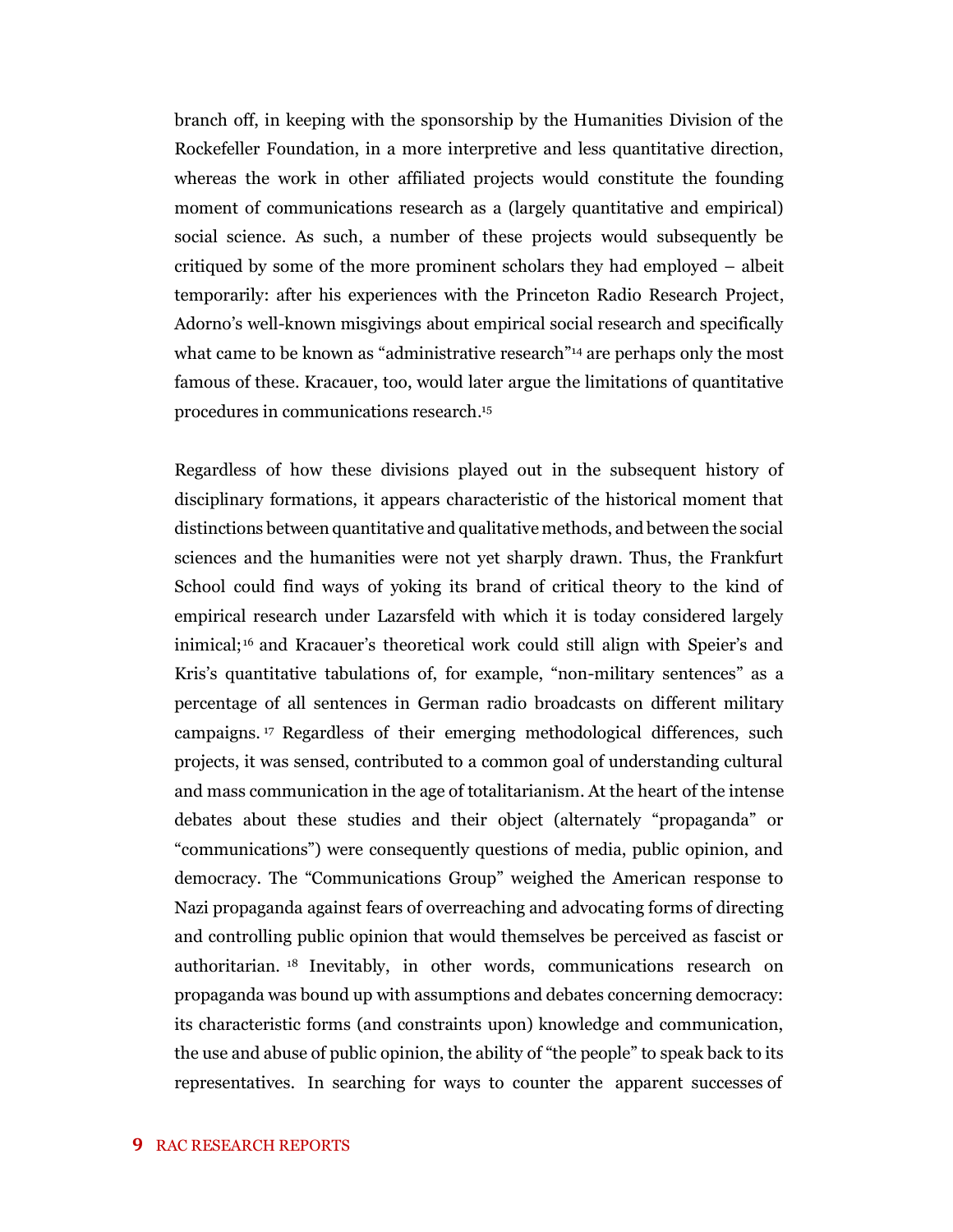totalitarian propaganda, the options considered ranged from trust in rational discourse, to the privileging of "expert" over public opinion, to the adoption of authoritarian structures even by democratic government. As Peter Decherney's work has shown, such debates were inscribed deeply into the institutional, historical, and political contexts in which Kracauer took up work at MoMA.

#### **Conclusion**

At the Rockefeller Foundation, the emerging discipline of communication studies was championed by John Marshall, himself a Harvard-educated humanist. At the time of Kracauer's arrival, shortly before the United States' entry into WWII, distinctions between social scientific and humanities research were, I have suggested, arguably secondary to the shared sense of political purpose. But if we adopt a retrospective view from our current institutional landscape, where disciplines such as film studies and communication studies are housed in separate divisions and occasionally compete over funding, students, and even the very objects that they study (not to mention the methods with which to study them), the historical juncture of the 1940s seems profoundly consequential. For from the wartime collaboration among institutions and personnel as different in purpose and temperament as the Museum of Modern Art, the Rockefeller Foundation "Communications Group," the American Jewish Congress, the Office of Strategic Services, the Bureau of Applied Social Research, the various radio research projects, and many more, certain paths bifurcated. The study of film, which was integral to research on propaganda, communication, public opinion, and even to the Studies in Prejudice, might easily have taken the turn towards the social sciences. As Lee Grieveson rightly notes, film studies emerged out of social scientific interests as much as from the arts-centered pedagogy charted by Dana Polan and the political machinations chronicled by Decherney. Kracauer's work in New York hovered precisely around this bifurcation, but his sensibilities as a humanist did not: despite his occasional interest in instrumentalizing his own insights, he never considered that the latter could be generated in any other way than through an interpretive, theoretically reflexive form. Kracauer was and remained a humanist first, and a social scientist a distant second.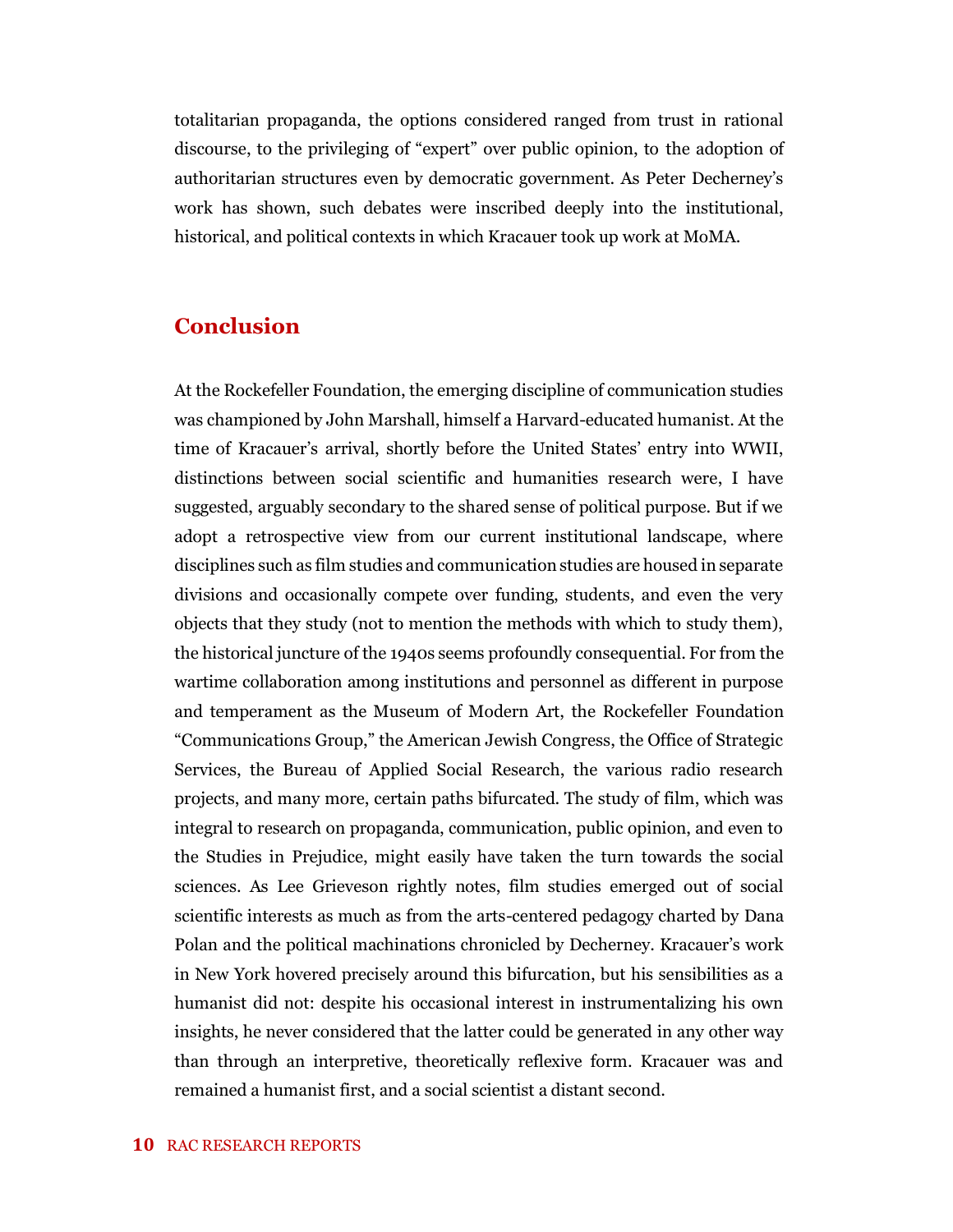Reviewing Kracauer's New York networks and his work on film, politics, and popular culture allows us to gauge the lasting relevance of a unique intellectual constellation during the 1940s. We can gain new insights into the relationship between art and politics; modernism and mass culture; media and experience; and the beginnings of film studies in the United States, among others. At the height of postwar debates about totalitarianism and the future of liberalism, Kracauer's work unites these concerns through a lasting humanist commitment that is worth revisiting from our ostensibly post-humanist present.

4 Decherney, Peter. *Hollywood and the Culture Elite: How the Movies Became American*. New York: Columbia University Press, 2005.

5 Sitton, Robert. *Lady in the Dark: Iris Barry and the Art of Film*. New York: Columbia University Press, 2014.

<sup>1</sup> von Moltke, Johannes. *The Curious Humanist: Siegfried Kracauer in America*. Berkeley: University of California Press, 2016.

<sup>2</sup> Wald, Alan M. *The New York Intellectuals: The Rise and Decline of the Anti-Stalinist Left from the 1930s to the 1980s*. Chapel Hill: University of North Carolina Press, 1987. Jumonville, Neil. *Critical Crossings: The New York Intellectuals in Postwar America*. Berkeley: University of California Press, 1991. Teres, Harvey M. *Renewing the Left: Politics, Imagination, and the New York Intellectuals*. New York: Oxford University Press, 1996.

<sup>3</sup> Wheatland, Thomas. *The Frankfurt School in Exile*. Minneapolis: University of Minnesota Press, 2009. Jenemann, David. *Adorno in America.* Minneapolis: University of Minnesota Press, 2007.

<sup>6</sup> Culbert provides an excellent account of some of this material. Culbert, David. "The Rockefeller Foundation, the Museum of Modern Art Film Library, and Siegfried Kracauer, 1941." *Historical Journal of Film, Radio and Television* 13, no. 4 (January 1993): 495–511.

<sup>7</sup> John Marshall office memo January 28, 1942. Rockefeller Archive Center (RAC), Rockefeller Foundation Records (RF), RG 1.1, Series 200, Box 251, Folder 2990.

<sup>8</sup> John Marshall office memo May 22, 1942. RAC, RF, RG 1.1, Series 200, Box 251, Folder 2990. 9 It is interesting to note, in view of the subsequent developments of communication studies and film studies as academic disciplines, that this research was pioneered by and carried out under the aegis of the Humanities division at the Rockefeller Foundation.